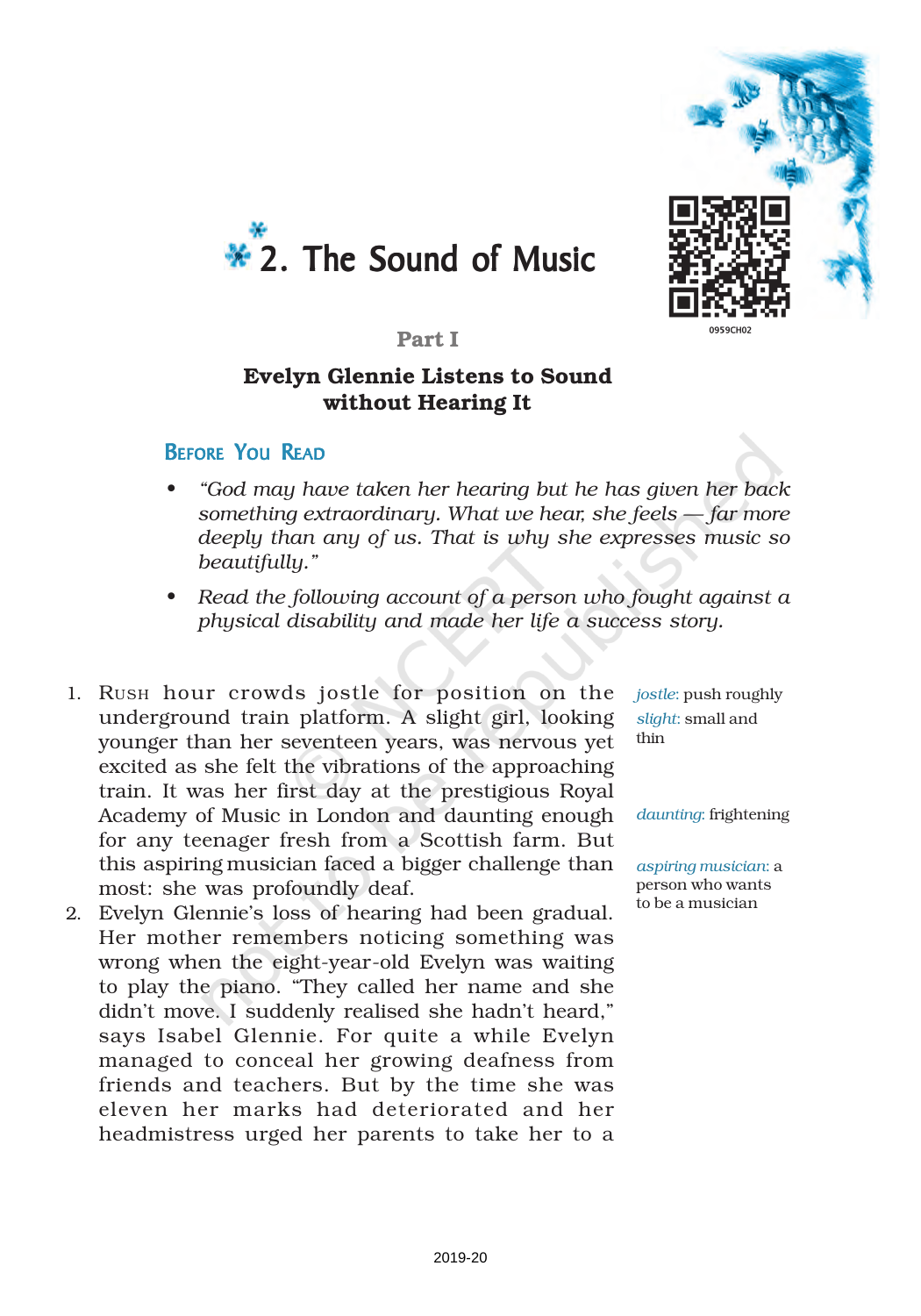specialist. It was then discovered that her hearing was severely impaired as a result of gradual nerve damage. They were advised that she should be fitted with hearing aids and sent to a school for the deaf. "Everything suddenly looked black," says Evelyn.

- 3. But Evelyn was not going to give up. She was determined to lead a normal life and pursue her interest in music. One day she noticed a girl playing a xylophone and decided that she wanted to play it too. Most of the teachers discouraged her but percussionist Ron Forbes spotted her potential. He began by tuning two large drums to different notes. "Don't listen through your ears," he would say, "try to sense it some other way." Says Evelyn, "Suddenly I realised I could feel the higher drum from the waist up and the lower one from the waist down." Forbes repeated the exercise, and soon Evelyn discovered that she could sense certain notes in different parts of her body. "I had learnt to open my mind and body to sounds and vibrations." The rest was sheer determination and hard work.
- 4. She never looked back from that point onwards. She toured the United Kingdom with a youth orchestra and by the time she was sixteen, she had decided to make music her life. She auditioned for the Royal Academy of Music and scored one of the highest marks in the history of the academy. She gradually moved from orchestral work to solo performances. At the end of her three-year course, she had captured most of the top awards.
- 5. And for all this, Evelyn won't accept any hint of heroic achievement. "If you work hard and know where you are going, you'll get there." And she got right to the top, the world's most sought-after multipercussionist with a mastery of some thousand instruments, and hectic international schedule.
- 6. It is intriguing to watch Evelyn function so effortlessly without hearing. In our two-hour discussion she never missed a word. "Men with bushy beards give me trouble," she laughed. "It is

*impaired*: weakened



*xylophone*: a musical instrument with a row of wooden bars of different lengths

*percussionist*: a person who plays the drum, the *tabla*, etc.

*potential*: quality or ability that can be developed

*auditioned*: gave a short performance so that the director could decide whether she was good enough

*intriguing*: fascinating and curious

18 / *Beehive*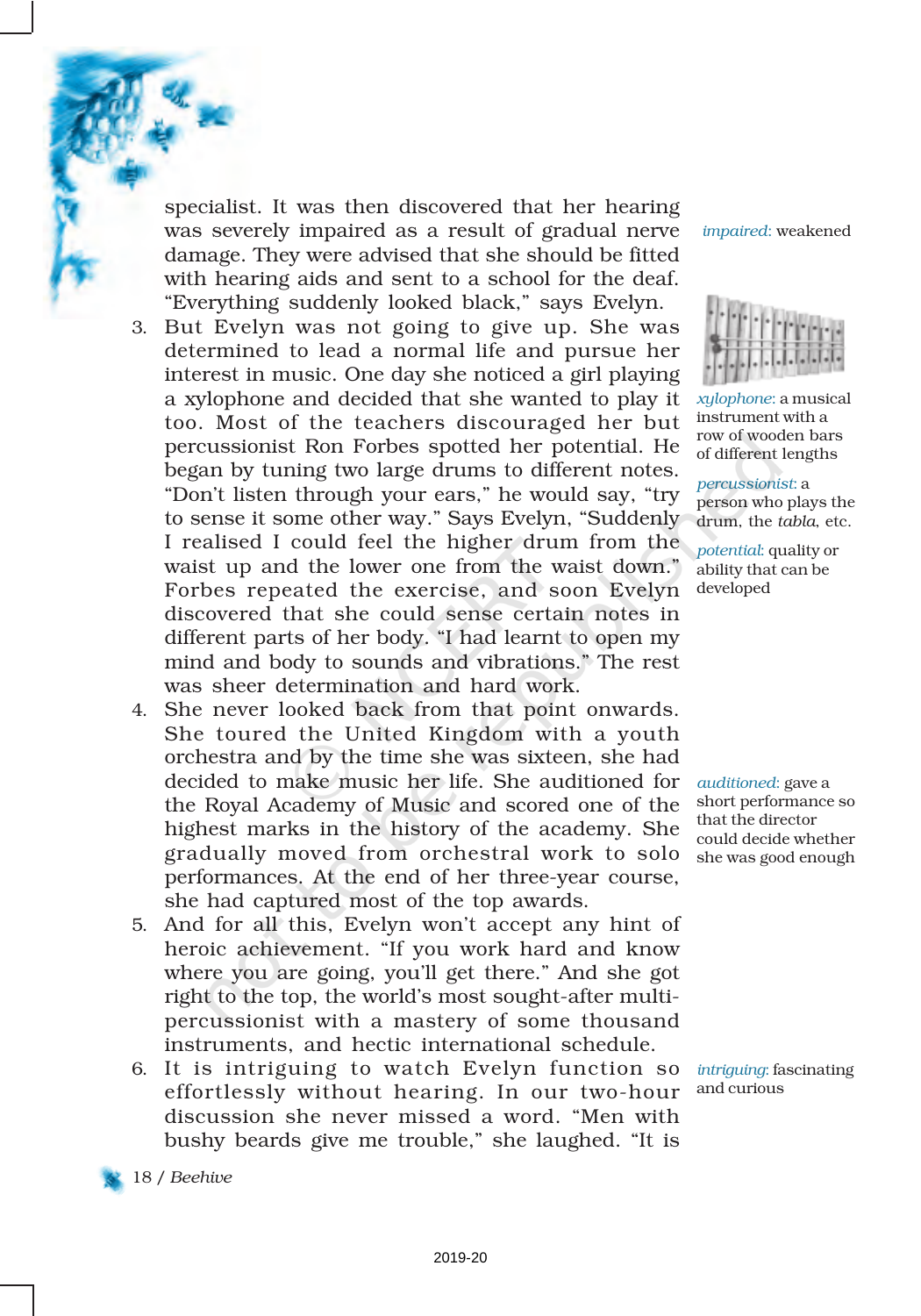





*It is* intriguing *to watch Evelyn function so effortlessly without hearing*

not just watching the lips, it's the whole face, especially the eyes." She speaks flawlessly with a *flawlessly*: without a Scottish lilt. "My speech is clear because I could hear till I was eleven," she says. But that doesn't explain how she managed to learn French and master basic Japanese.

7. As for music, she explains, "It pours in through every part of my body. It tingles in the skin, my cheekbones and even in my hair." When she plays the xylophone, she can sense the sound passing up the stick into her fingertips. By leaning against the drums, she can feel the resonances flowing into her body. On a wooden platform she removes her shoes so that the vibrations pass through her bare feet and up her legs.

fault or mistake

*lilt*: a way of speaking

*tingles*: causes a slight pricking or stinging sensation

*resonances*: echoes of sounds

*The Sound of Music* / 19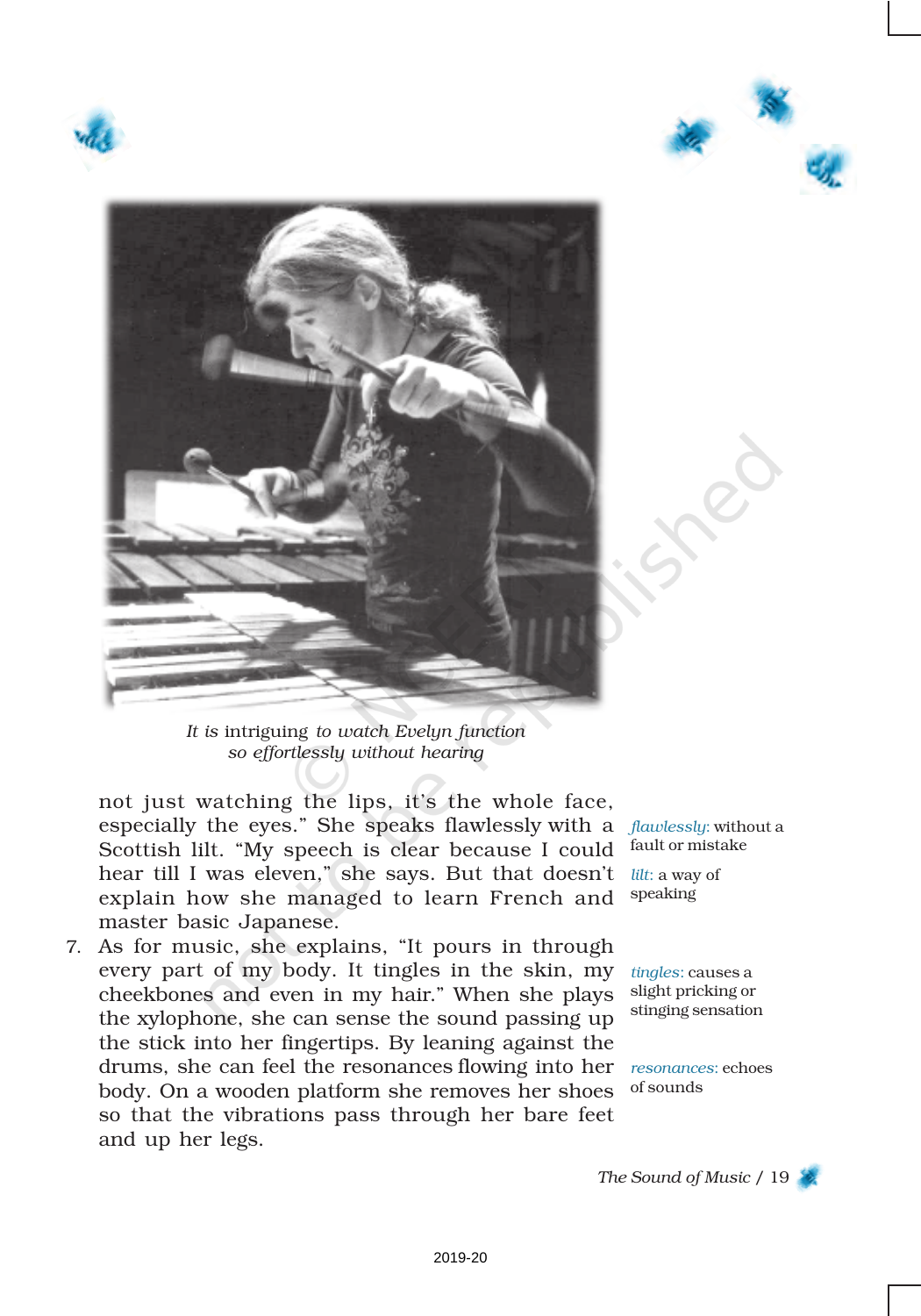



- 8. Not surprisingly, Evelyn delights her audiences. In 1991 she was presented with the Royal Philharmonic Society's prestigious Soloist of the Year Award. Says master percussionist James Blades, "God may have taken her hearing but he has given her back something extraordinary. What we hear, she feels — far more deeply than any of us. That is why she expresses music so beautifully."
- 9. Evelyn confesses that she is something of a workaholic. "I've just got to work ... often harder *workaholic* (informal): than classical musicians. But the rewards are enormous." Apart from the regular concerts, Evelyn also gives free concerts in prisons and hospitals. She also gives high priority to classes for young *priority*: great musicians. Ann Richlin of the Beethoven Fund for importance Deaf Children says, "She is a shining inspiration for deaf children. They see that there is nowhere that they cannot go."
- 10. Evelyn Glennie has already accomplished more than most people twice her age. She has brought percussion to the front of the orchestra, and demonstrated that it can be very moving. She has given inspiration to those who are handicapped, people who look to her and say, 'If she can do it, I can.' And, not the least, she has given enormous pleasure to millions.

DEBORAH COWLEY

## a person who finds it difficult to stop working

## Thinking about the Text

- I. Answer these questions in a few words or a couple of sentences each.
	- 1. How old was Evelyn when she went to the Royal Academy of Music?
	- 2. When was her deafness first noticed? When was it confirmed?
- II. Answer each of these questions in a short paragraph (30–40 words).
	- 1. Who helped her to continue with music? What did he do and say?
	- 2. Name the various places and causes for which Evelyn performs.
- III. Answer the question in two or three paragraphs (100–150 words).
	- 1. How does Evelyn hear music?

20 / *Beehive*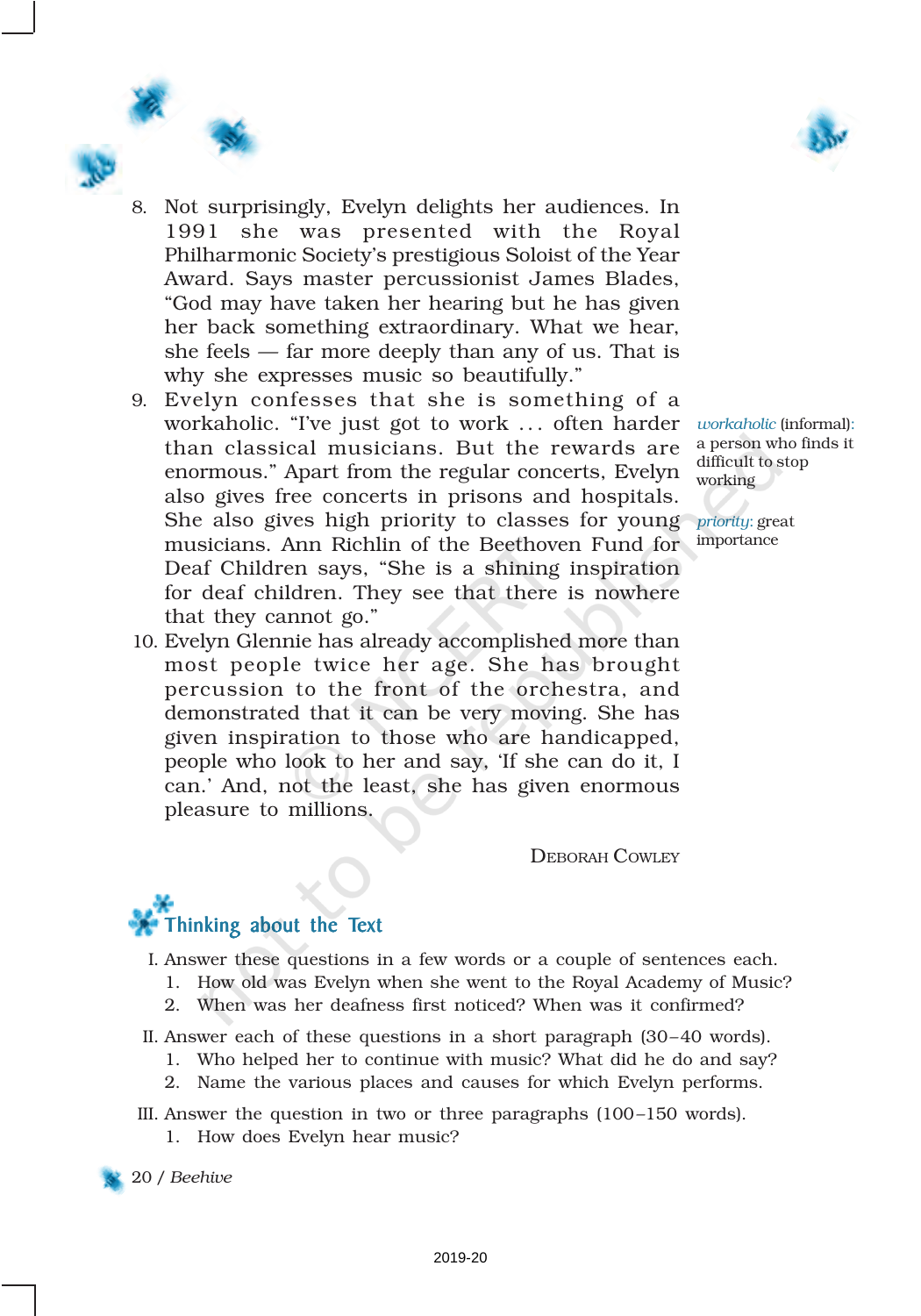

### Part II

## The Shehnai of Bismillah Khan

## **BEFORE YOU READ**

*• Do you know these people? What instruments do they play?*



- *• Think of the shehnai and the first thing you'll probably imagine is a wedding or a similar occasion or function. The next would probably be Ustad Bismillah Khan, the shehnai maestro, playing this instrument.*
- 1. EMPEROR Aurangzeb banned the playing of a musical instrument called *pungi* in the royal residence for it had a shrill unpleasant sound. *Pungi* became the generic name for reeded noisemakers. Few had *generic name*: a name thought that it would one day be revived. A barber of a family of professional musicians, who had access to the royal palace, decided to improve the tonal quality of the *pungi*. He chose a pipe with a natural hollow stem that was longer and broader than the flute, the clarinet, etc. *pungi*, and made seven holes on the body of the pipe. When he played on it, closing and opening some of these holes, soft and melodious sounds were

given to a class or group as a whole

*reeded*: wind instruments which have reeds like the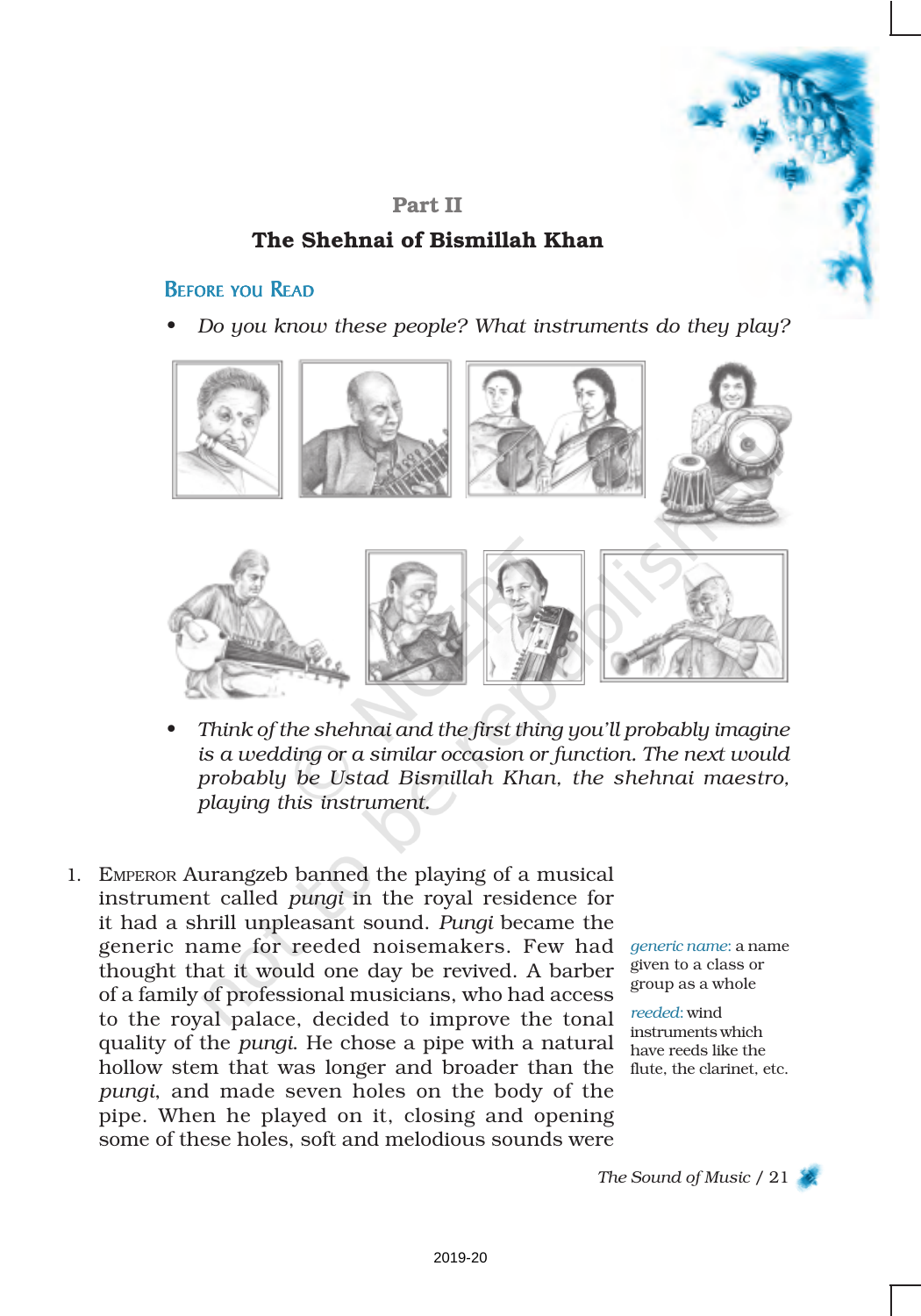produced. He played the instrument before royalty and everyone was impressed. The instrument so different from the *pungi* had to be given a new name. As the story goes, since it was first played in the Shah's chambers and was played by a *nai* (barber), the instrument was named the 'shehnai*'*.



- 2. The sound of the shehnai began to be considered auspicious. And for this reason it is still played in temples and is an indispensable component of any North Indian wedding. In the past, the shehnai was part of the *naubat* or traditional ensemble of nine instruments found at royal courts. Till recently it was used only in temples and weddings. The credit for bringing this instrument onto the classical stage goes to Ustad Bismillah Khan.
- 3. As a five-year old, Bismillah Khan played *gilli-danda* near a pond in the ancient estate of Dumraon in Bihar. He would regularly go to the nearby Bihariji temple to sing the Bhojpuri '*Chaita'*, at the end of which he would earn a big laddu weighing 1.25 kg, a prize given by the local Maharaja. This happened 80 years ago, and the little boy has travelled far to earn the highest civilian award in India — the Bharat Ratna.
- 4. Born on 21 March 1916, Bismillah belongs to a well-known family of musicians from Bihar. His grandfather, Rasool Bux Khan, was the *shehnainawaz* of the Bhojpur king's court. His father, Paigambar Bux, and other paternal ancestors were also great shehnai players.

*auspicious*: promising to bring good fortune

#### *indispensable*:

without which a piece of work cannot be done

#### *ensembles*

(pronounced 'onsomble'): things (here, instruments) considered as a group

*paternal ancestors*: ancestors of the father

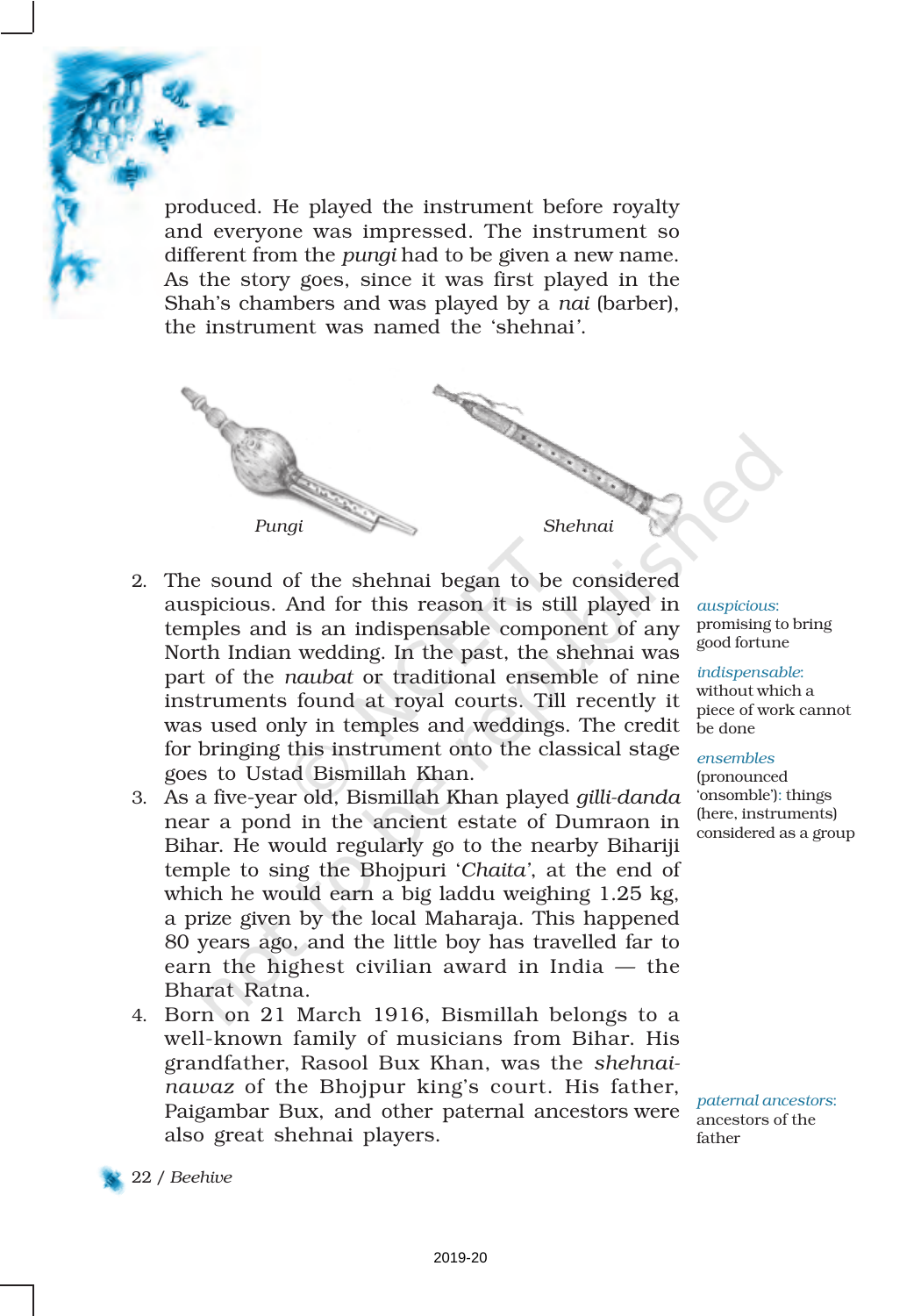



- 5. The young boy took to music early in life. At the age of three when his mother took him to his maternal uncle's house in Benaras (now Varanasi), Bismillah was fascinated watching his uncles practise the shehnai. Soon Bismillah started accompanying his uncle, Ali Bux, to the Vishnu temple of Benaras where Bux was employed to play the shehnai. Ali Bux would play the shehnai and Bismillah would sit captivated for hours on end. Slowly, he started getting lessons in playing the instrument and would sit practising throughout the day. For years to come the temple of Balaji and Mangala Maiya and the banks of the Ganga became the young apprentice's favourite haunts where he could practise in solitude. The flowing waters of the Ganga inspired him to improvise and invent raagas that were earlier considered to be beyond the range of the shehnai.
- 6. At the age of 14, Bismillah accompanied his uncle to the Allahabad Music Conference. At the end of his recital, Ustad Faiyaz Khan patted the young boy's back and said, "Work hard and you shall make it." With the opening of the All India Radio in Lucknow in 1938 came Bismillah's big break. He soon became an often-heard shehnai player on radio.
- 7. When India gained independence on 15 August 1947, Bismillah Khan became the first Indian to greet the nation with his shehnai. He poured his heart out into Raag Kafi from the Red Fort to an audience which included Pandit Jawaharlal Nehru, who later gave his famous 'Tryst with Destiny' speech.
- 8. Bismillah Khan has given many memorable performances both in India and abroad. His first trip abroad was to Afghanistan where King Zahir Shah was so taken in by the maestro that he gifted him priceless Persian carpets and other souvenirs. The King of Afghanistan was not the only one to be fascinated with Bismillah's music. Film director Vijay Bhatt was so impressed after hearing Bismillah play at a festival that he named a film after the instrument called *Gunj Uthi Shehnai.* The <sup>'</sup>event

*on end*: for a very long time without stopping

*taken in by*: attracted or charmed by

*souvenirs*: things given in memory of a place, person or

*The Sound of Music* / 23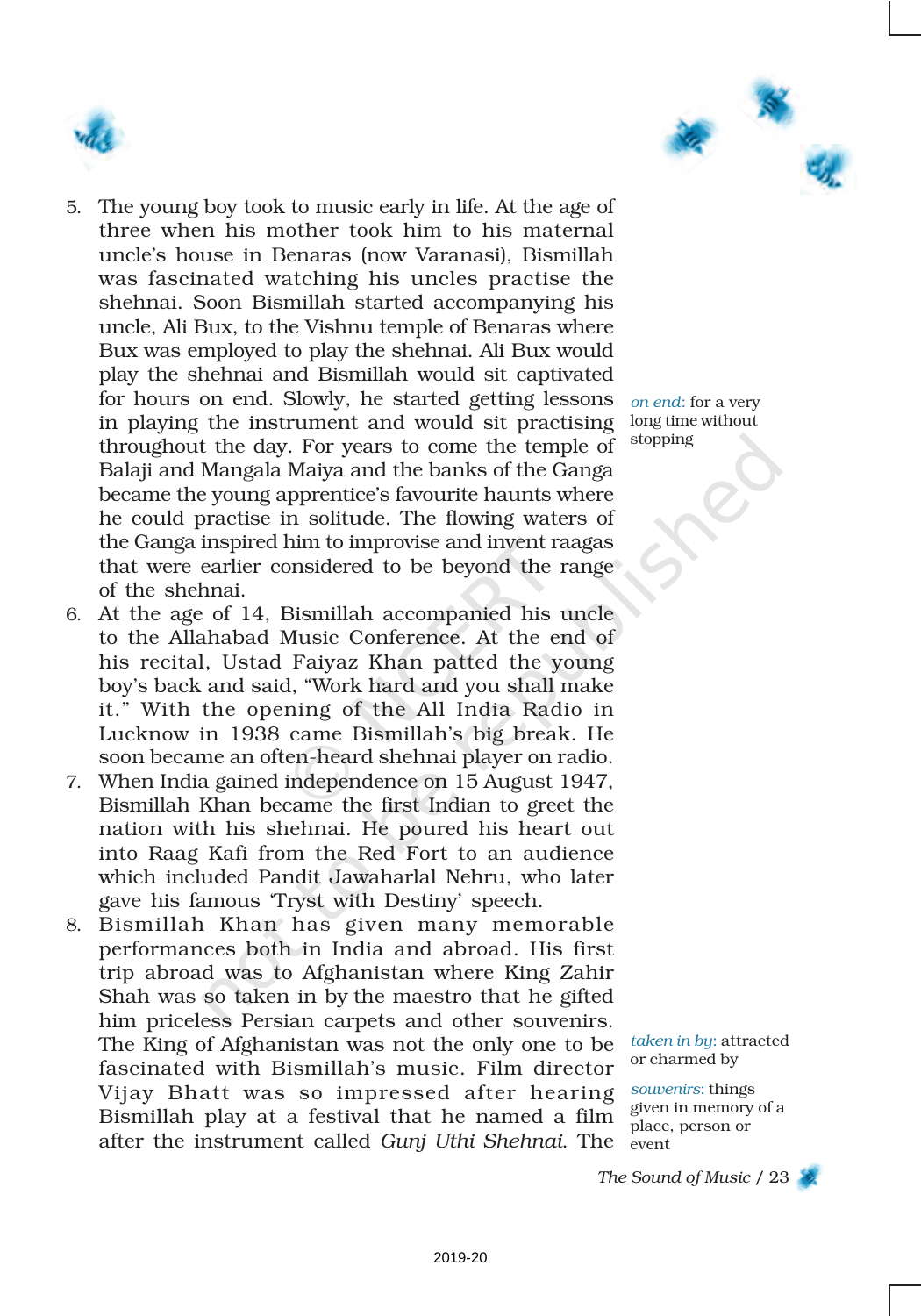

film was a hit, and one of Bismillah Khan's compositions, "*Dil ka khilona hai toot gaya ...,*" turned out to be a nationwide chartbuster! Despite this huge success in the celluloid world, Bismillah Khan's ventures in film music were limited to two: Vijay Bhatt's *Gunj Uthi Shehnai* and Vikram Srinivas's Kannada venture, *Sanadhi Apanna.* "I just can't come to terms with the artificiality and glamour of the film world," he says with emphasis.

- 9. Awards and recognition came thick and fast. Bismillah Khan became the first Indian to be invited to perform at the prestigious Lincoln Centre Hall in the United States of America. He also took part in the World Exposition in Montreal, in the Cannes Art Festival and in the Osaka Trade Fair. So well known did he become internationally that an auditorium in Teheran was named after him — Tahar Mosiquee Ustaad Bismillah Khan.
- 10. National awards like the Padmashri, the Padma Bhushan and the Padma Vibhushan were conferred on him.
- 11. In 2001, Ustad Bismillah Khan was awarded India's highest civilian award, the Bharat Ratna. With the coveted award resting on his chest and his eyes glinting with rare happiness he said, "All I would like to say is: Teach your children music, this is Hindustan's richest tradition; even the West is now coming to learn our music.''
- 12. In spite of having travelled all over the world Khansaab as he is fondly called  $-$  is exceedingly fond of Benaras and Dumraon and they remain for him the most wonderful towns of the world. A student of his once wanted him to head a shehnai school in the U.S.A., and the student promised to recreate the atmosphere of Benaras by replicating the temples there. But Khansaab asked him if he would be able to transport River Ganga as well. Later he is remembered to have said, "That is why whenever I am in a foreign country, I keep yearning to see Hindustan. While in Mumbai, I think of only Benaras and the holy Ganga. And while in Benaras, I miss the unique *mattha* of Dumraon."

24 / *Beehive*

*chartbuster*: recordbreaker

*celluloid*: oldfashioned way of referring to films

*venture*: project that often involves risk

*conferred*: given, usually an award or a degree

*coveted*: much desired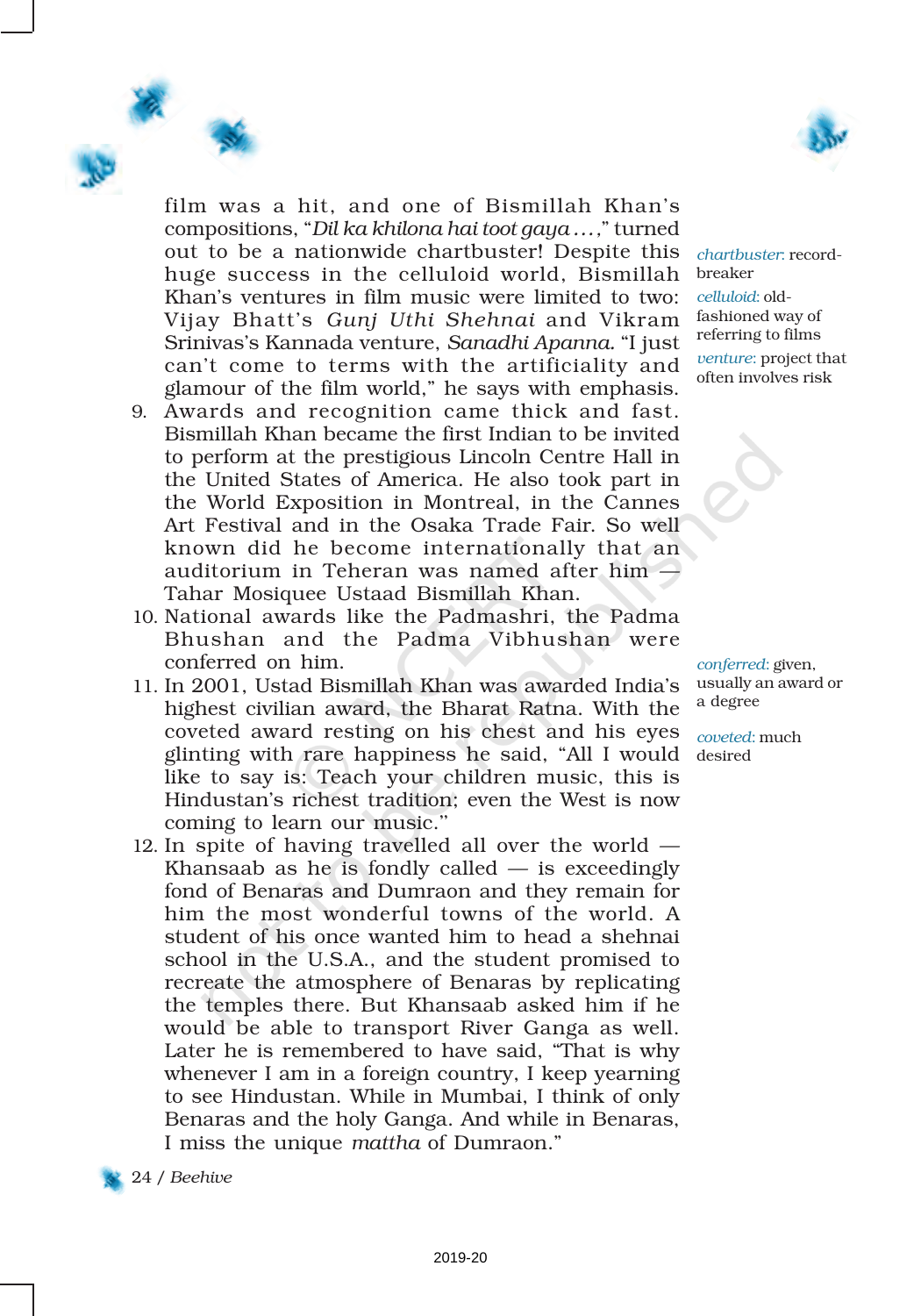

SHEKHAR GUPTA: When Partition happened, didn't you and your family think of moving to Pakistan?

BISMILLAH KHAN: God forbid! Me, leave Benaras? Never! I went to Pakistan once—I crossed the border just to say I have been to Pakistan. I was there for about an hour. I said *namaskar* to the Pakistanis and *salaam alaikum* to the Indians! I had a good laugh. (*Readers' Digest*, October 2005)

13. Ustad Bismillah Khan's life is a perfect example of the rich, cultural heritage of India, one that *devout*: believing effortlessly accepts that a devout Muslim like him can very naturally play the shehnai every morning at the Kashi Vishwanath temple.

[Ustad Bismillah Khan passed away on 21 August 2006 at the age of ninety after a prolonged illness. He was given a state funeral and the Government of India declared one day of national mourning.]



- I. Tick the right answer.
	- 1. The (shehnai, *pungi*) was a 'reeded noisemaker.'
	- 2. (Bismillah Khan, A barber, Ali Bux) transformed the *pungi* into a shehnai.
	- 3. Bismillah Khan's paternal ancestors were (barbers, professional musicians).
	- 4. Bismillah Khan learnt to play the shehnai from (Ali Bux, Paigambar Bux, Ustad Faiyaaz Khan).
	- 5. Bismillah Khan's first trip abroad was to (Afghanistan, U.S.A., Canada).
- II. Find the words in the text which show Ustad Bismillah Khan's feelings about the items listed below. Then mark a tick  $(v)$  in the correct column. Discuss your answers in class.

| Bismillah Khan's feelings about |                                | Positive | <b>Negative</b> | <b>Neutral</b> |
|---------------------------------|--------------------------------|----------|-----------------|----------------|
| 1.                              | teaching children music        |          |                 |                |
|                                 | 2. the film world              |          |                 |                |
| 3.                              | migrating to the U.S.A.        |          |                 |                |
| 4.                              | playing at temples             |          |                 |                |
| 5.                              | getting the Bharat Ratna       |          |                 |                |
|                                 | 6. the banks of the Ganga      |          |                 |                |
|                                 | 7. leaving Benaras and Dumraon |          |                 |                |

*The Sound of Music* / 25

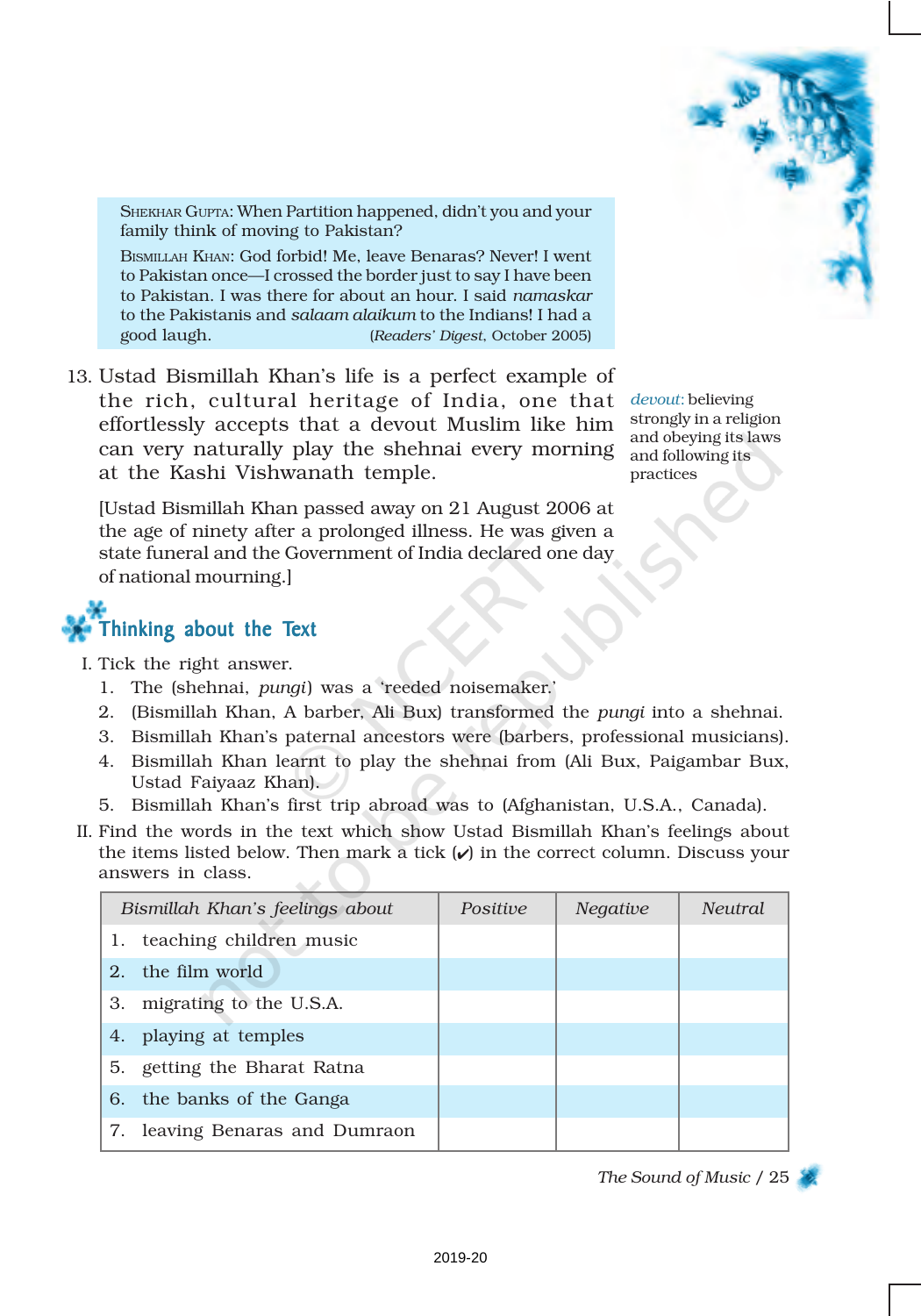III. Answer these questions in 30–40 words.

- 1. Why did Aurangzeb ban the playing of the *pungi*?
- 2. How is a shehnai different from a *pungi*?
- 3. Where was the shehnai played traditionally? How did Bismillah Khan change this?
- 4. When and how did Bismillah Khan get his big break?
- 5. Where did Bismillah Khan play the shehnai on 15 August 1947? Why was the event historic?
- 6. Why did Bismillah Khan refuse to start a shehnai school in the U.S.A.?
- 7. Find at least two instances in the text which tell you that Bismillah Khan loves India and Benaras.

## Thinking about Language

I. Look at these sentences.

- Evelyn was determined *to live a normal life*.
- Evelyn managed *to conceal her growing deafness from friends and teachers.*

The italicised parts answer the questions: "What was Evelyn determined to do?" and "What did Evelyn manage to do?" They begin with a to-verb (*to live, to conceal*).

Complete the following sentences. Beginning with a to-verb, try to answer the questions in brackets.

- 1. The school sports team hopes (What does it hope to do?)
- 2. We all want (What do we all want to do?)
- 3. They advised the hearing-impaired child's mother (What did they advise her to do?)
- 4. The authorities permitted us to \_\_\_\_\_\_\_\_\_\_\_\_\_\_\_\_ (What did the authorities permit us to do?)
- 5. A musician decided to (What did the musician decide to do?)
- II. From the text on Bismillah Khan, find the words and phrases that match these definitions and write them down. The number of the paragraph where you will find the words/phrases has been given for you in brackets.
	- 1. the home of royal people (1)
	- 2. the state of being alone (5)
	- 3. a part which is absolutely necessary (2)
- 26 / *Beehive*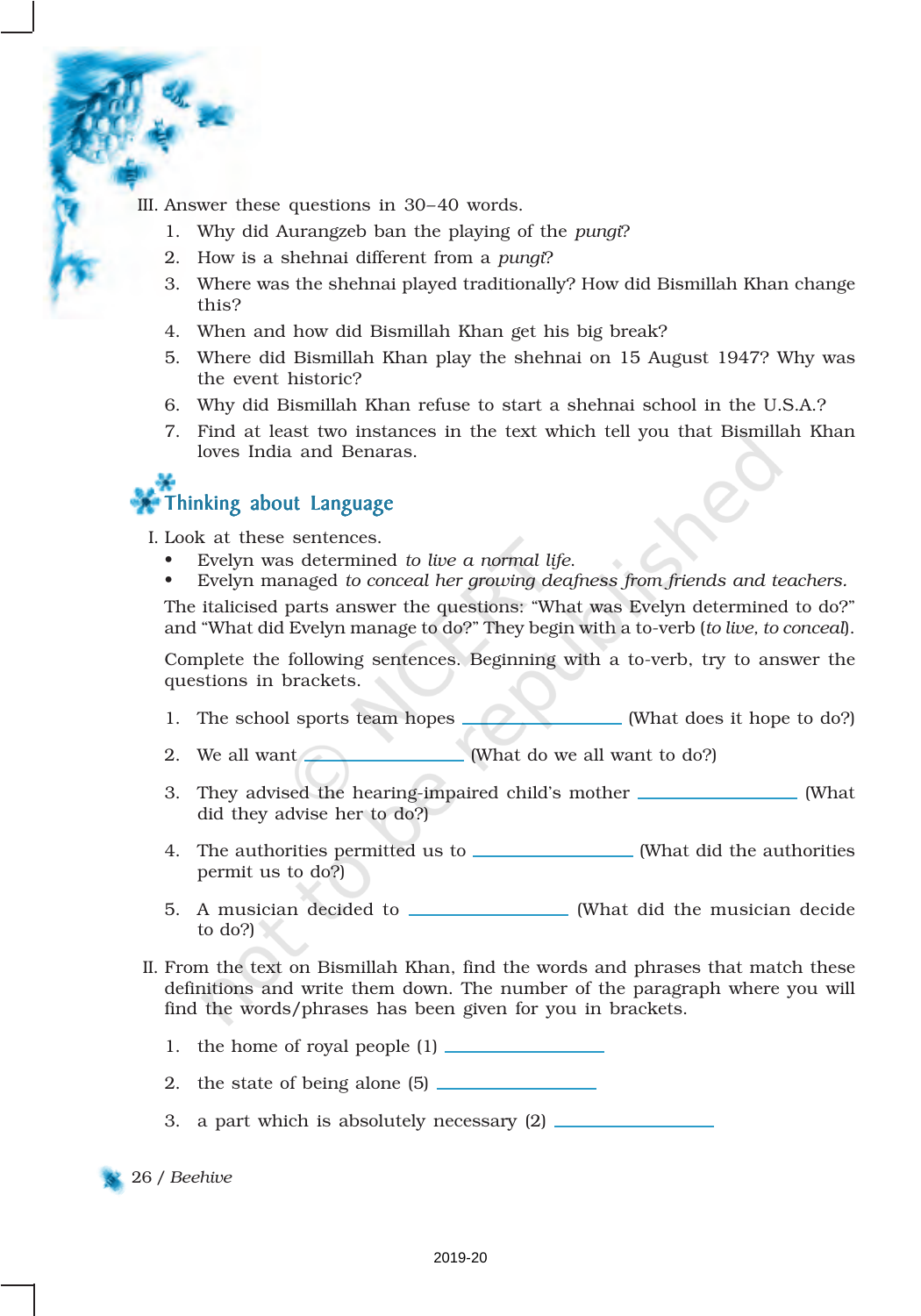

- 4. to do something not done before (5)
- 5. without much effort (13)
- 6. quickly and in large quantities (9) and
- III. Tick the right answer.
	- 1. When something is *revived*, it (remains dead/lives again).
	- 2. When a government *bans* something, it wants it (stopped/started).
	- 3. When something is considered *auspicious*, (welcome it/avoid it).
	- 4. When we *take to* something, we find it (boring/interesting).
	- 5. When you *appreciate* something, you (find it good and useful/find it of no use).
	- 6. When you *replicate* something, you do it (for the first time/for the second time).
	- 7. When we *come to terms with* something, it is (still upsetting/no longer upsetting).

IV. Dictionary work

- The sound of the shehnai is *auspicious*.
- The *auspicious* sound of the shehnai is usually heard at marriages.

The adjective *auspicious* can occur after the verb *be* as in the first sentence, or before a noun as in the second. But there are some adjectives which can be used after the verb *be* and not before a noun. For example:

• Ustad Faiyaz Khan was *overjoyed*.

We cannot say: \*the *overjoyed man*.

Look at these entries from the *Oxford Advanced Learner's Dictionary* (2005).

#### elder *adi.*, *noun*

adjective 1 [*only before noun*] *(of people, especially two members of the same family) older:* my elder brother • his elder sister 2 *(the elder) used without a noun immediately after it to show who is the older of two people:* the elder of their two sons 3 *(the elder) (*formal*) used before or after sb's name to show that they are the older of two people who have the same name:* the elder Pitt • Pitt, the elder.

#### awake *adj.*, *verb*

*adjective* [*not before noun*] *not asleep* (*especially immediately before or after sleeping*): *to be half/fully awake; to be wide awake.* I was still awake when he came to bed.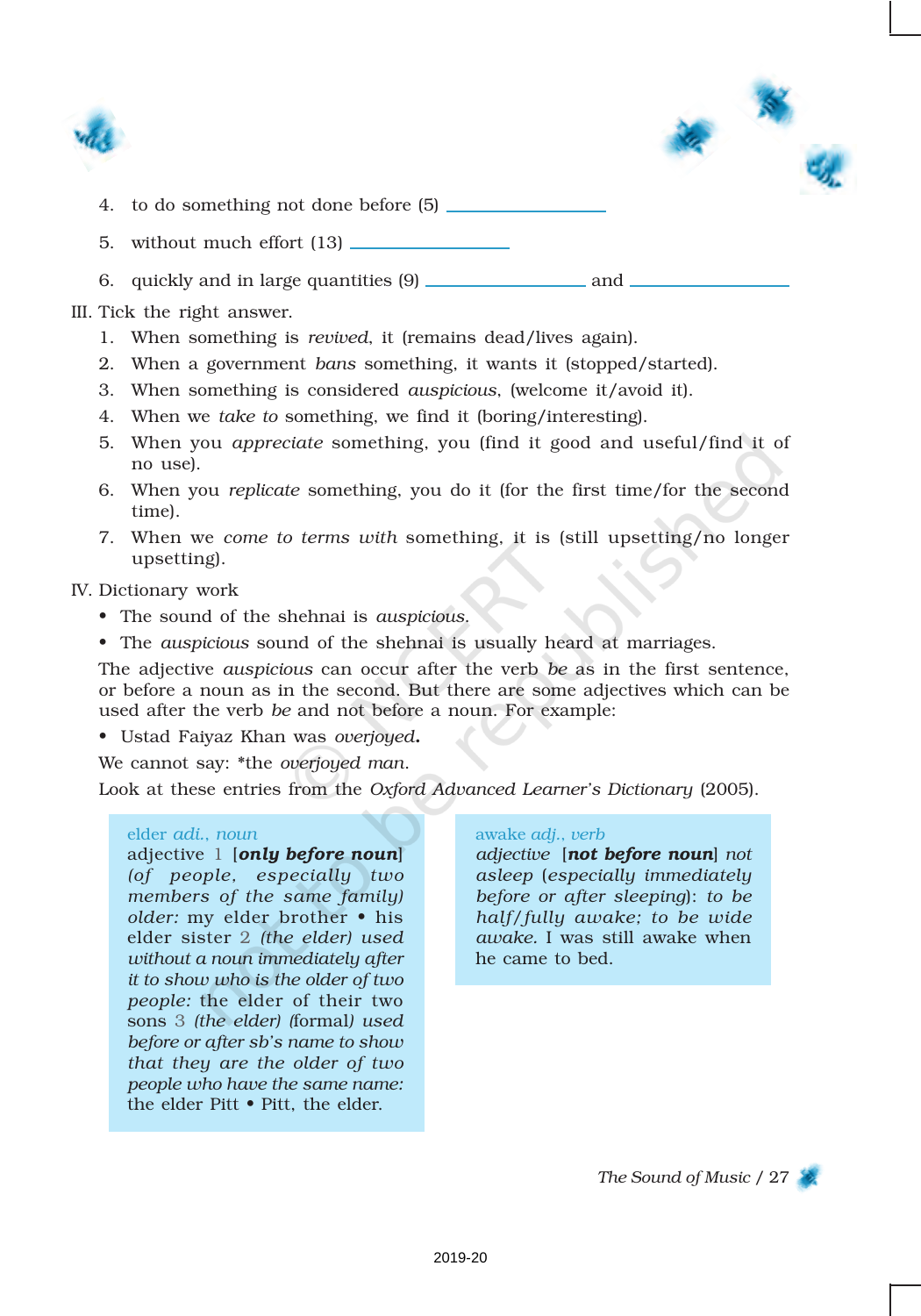



Consult your dictionary and complete the following table. The first one has been done for you.

| adjective     | only before noun | not before noun | both before and<br>after the verb be |
|---------------|------------------|-----------------|--------------------------------------|
| indispensable |                  |                 | ✔                                    |
| impressed     |                  |                 |                                      |
| afraid        |                  |                 |                                      |
| outdoor       |                  |                 |                                      |
| paternal      |                  |                 |                                      |
| countless     |                  |                 |                                      |
| priceless     |                  |                 |                                      |

Use these words in phrases or sentences of your own.

# $\blacktriangleright$ Speaking

I. Imagine the famous singer Kishori Amonkar is going to visit your school. You have been asked to introduce her to the audience before her performance. How would you introduce her?

Here is some information about Kishori Amonkar you can find on the Internet. Read the passage and make notes of the main points about:

- her parentage
- the school of music she belongs to
- her achievements
- her inspiration
- awards

Padma Bhushan Kishori Amonkar, widely considered the finest female vocalist of her generation, was born in 1931, daughter of another great artist, Smt. Mogubai Kurdikar. In her early years she absorbed the approach and repertoire of her distinguished mother's teacher Ustad Alladiya Khan. As her own style developed, however, she moved away from Alladiya Khan's 'Jaipur-Atrauli gharana' style in some respects, and as a mature artist her approach is usually regarded as an individual, if not unique, variant of the Jaipur model.

Kishori Amonkar is a thinker, besotted by what she calls the mysterious world of her *raagas*. She dissects them with the precision of a perfectionist, almost like a scientist, until the most subtle of shades and emotions emerge and re-emerge.

She is very much inspired by the teachings of the ancient Vedic sages, written at a time when vocal music was highly devotional in character. This

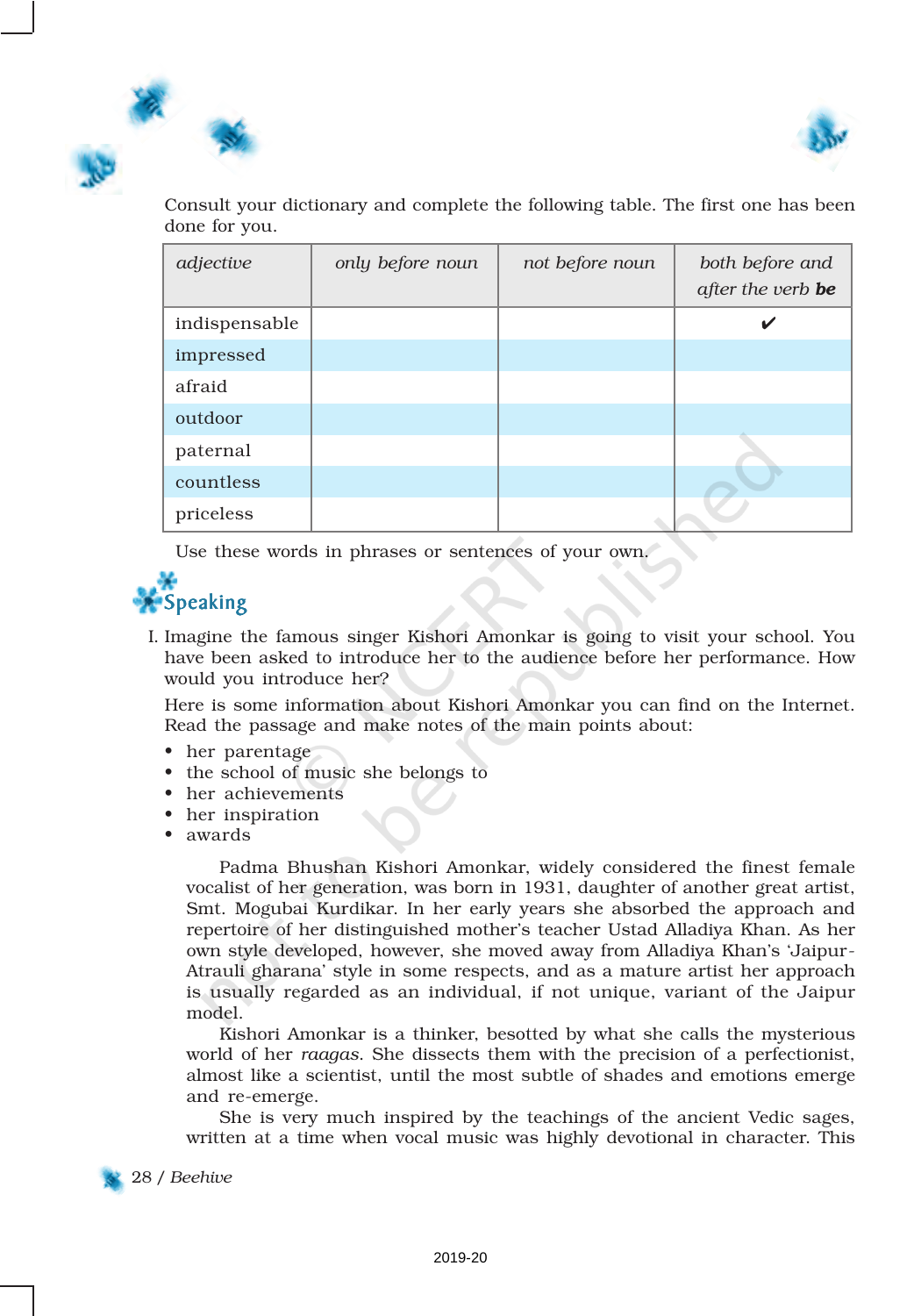soul searching quality of her music, coupled with a very intellectual approach to *raaga* performance has gained her quite a following in India and has helped to revive the study of *khayal*.

Significant awards bestowed on this artist include the Sangeet Natak Akademi Award (1985), the Padma Bhushan (1987), and the highly coveted Sangeet Samradhini Award (considered one of the most prestigious awards in Indian Classical Music) in 1997.

II. Use your notes on Kishori Amonkar to introduce her to an imaginary audience. You may use one of the following phrases to introduce a guest:

I am honoured to introduce.../I feel privileged to introduce.../We welcome you...

# **Writing**

"If you work hard and know where you're going, you'll get there," says Evelyn Glennie.

You have now read about two musicians, Evelyn Glennie and Ustad Bismillah Khan. Do you think that they both worked hard? Where did they want to 'go'? Answer these questions in two paragraphs, one on each of the two musicians.

> *Whenever you see darkness, there is extraordinary opportunity for the light to burn brighter.*

> > BONO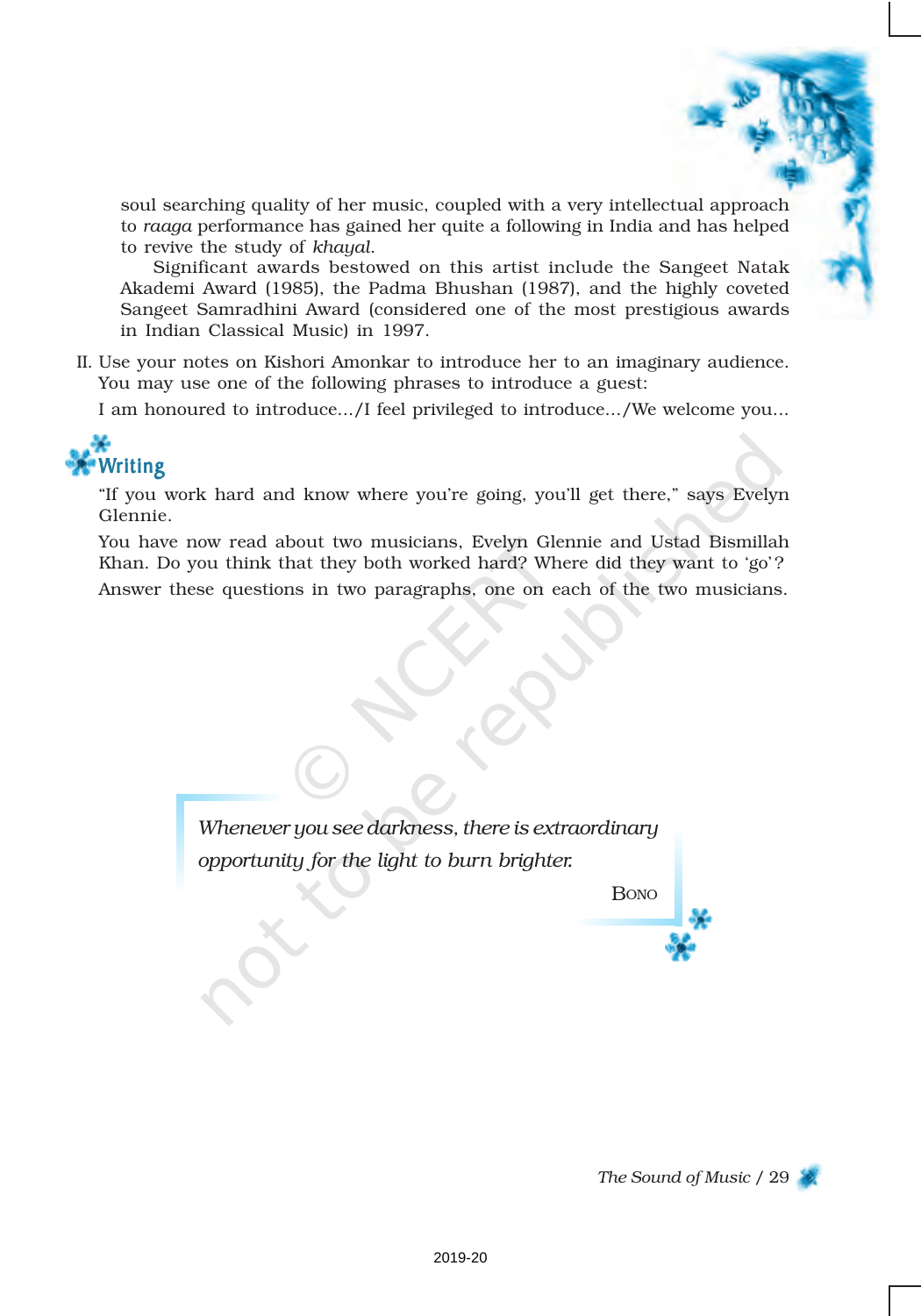## Wind

*The wind blows strongly and causes a lot of destruction. How can we make friends with it?*

Wind, come softly. Don't break the shutters of the windows. Don't scatter the papers. Don't throw down the books on the shelf. There, look what you did  $-$  you threw them all down. You tore the pages of the books. You brought rain again. You're very clever at poking fun at weaklings. Frail crumbling houses, crumbling doors, crumbling rafters, crumbling wood, crumbling bodies, crumbling lives, crumbling hearts the wind god winnows and crushes them all. He won't do what you tell him. So, come, let's build strong homes, Let's joint the doors firmly. Practise to firm the body. Make the heart steadfast. Do this, and the wind will be friends with us. The wind blows out weak fires. He makes strong fires roar and flourish. His friendship is good. We praise him every day.

> SUBRAMANIA BHARATI [translated from the Tamil by A.K. Ramanujan]

*Subramania Bharati (1882–1921) is a great Tamil poet, famous for his patriotism in the pre-Independence era.*

*A.K. Ramanujan is a Kannada and English poet, well known for his translation of classical and modern poetry.*